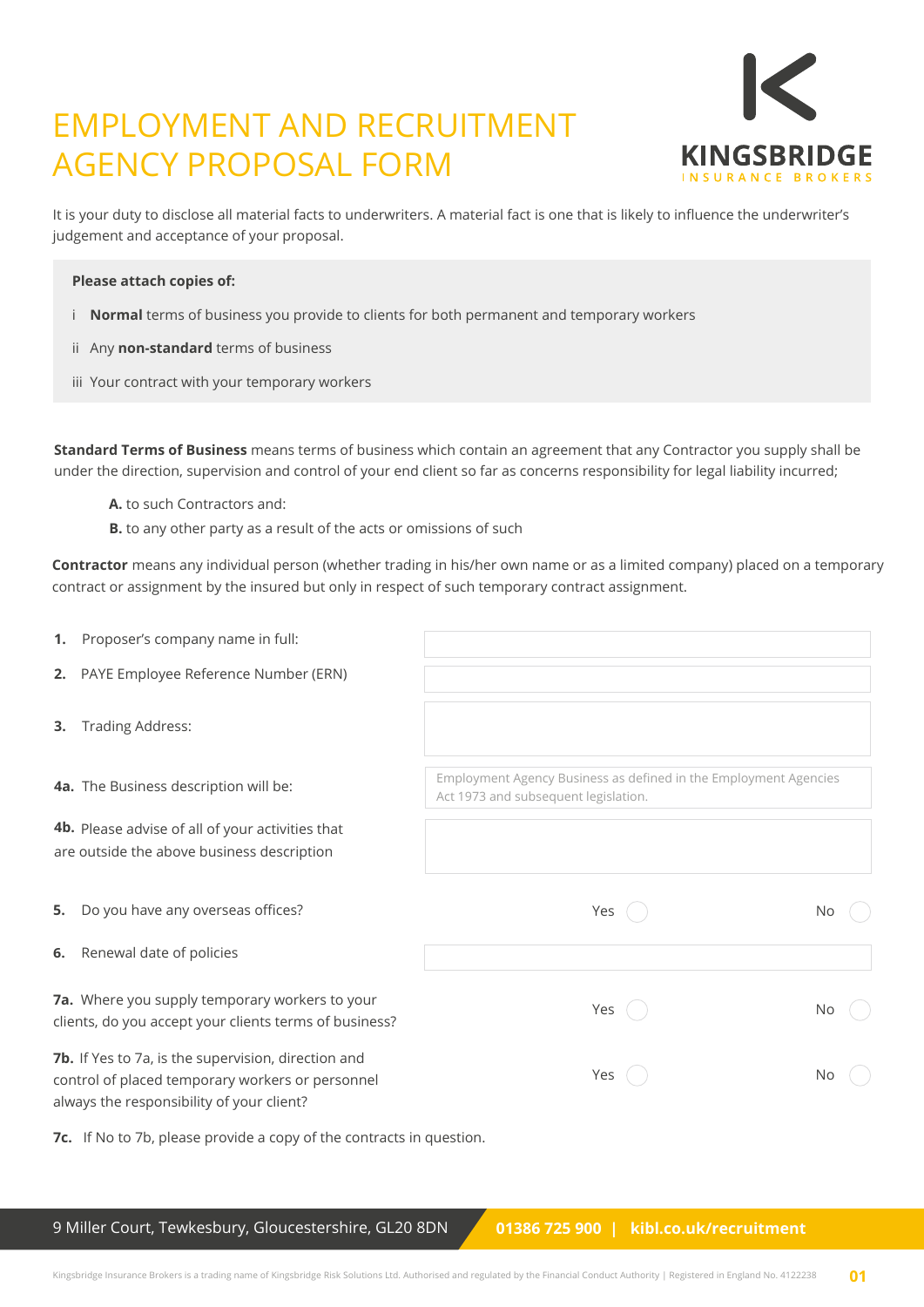#### **8. Business Profile** – General information about your business

## **8a. Turnover**

|                                                       | <b>Temporary Placements</b> | <b>Permanent Placements</b> | <b>Total</b> |
|-------------------------------------------------------|-----------------------------|-----------------------------|--------------|
| Actual <b>Turnover</b> for<br>the last financial year |                             |                             |              |
| Estimated Turnover for<br>the next 12 months          |                             |                             |              |

**8b.** What percentage of your Estimated Turnover will result from placements in the USA and Canada and/or from contracts subject to the laws of either the USA or Canada?

**%**

**8c.** Number of temps/contractors supplied at any one time:

| Ave: | Max: |
|------|------|
|      |      |

**8d.** Estimated **payroll** in respect of the agency's own staff:

**8e.** Please provide estimated payroll of placed personnel in the following categories:

|                                                 | a. Agency NOT accepting<br>supervision, direction &<br>control of labour supplied | b. Agency accepting<br>supervision, direction &<br>control of labour supplied |
|-------------------------------------------------|-----------------------------------------------------------------------------------|-------------------------------------------------------------------------------|
| Clerical/Administration/Managerial              | £                                                                                 | £                                                                             |
| Computing and IT                                | £                                                                                 | £                                                                             |
| Professions/Technical (non-manual)              | £                                                                                 | £                                                                             |
| Medical/Nursing /Care (non domiciliary)         | £                                                                                 | £                                                                             |
| Domiciliary Care                                | £                                                                                 | £                                                                             |
| Manual (Drivers/Warehouse/Light industrial)     | £                                                                                 | £                                                                             |
| Manual (Construction/Heavy industrial)          | £                                                                                 | £                                                                             |
| Safety critical rail work                       | £                                                                                 | £                                                                             |
| Welders/Work involving the use of heat          | £                                                                                 | £                                                                             |
| Offshore (e.g. Oil rigs/platforms) - Non-manual | £                                                                                 | £                                                                             |
| Offshore (e.g. Oil rigs/platforms) - Manual     | £                                                                                 | £                                                                             |
| Other                                           | £                                                                                 | £                                                                             |

## **9a. Employers Liability** – The limit of indemnity is **£10,000,000**

|     | 9b. Public/products liability - Please select the limit required: |                                                                                                  |            |             |  |
|-----|-------------------------------------------------------------------|--------------------------------------------------------------------------------------------------|------------|-------------|--|
|     | £1,000,000                                                        | £2,000,000                                                                                       | £5,000,000 | £10,000,000 |  |
| 9c. | <b>Professional indemnity - Please select the limit required:</b> |                                                                                                  |            |             |  |
|     | £1,000,000                                                        | £2,000,000                                                                                       | £5,000,000 | £10,000,000 |  |
|     |                                                                   | <b>10.</b> Please confirm your current retroactive date (refer to your existing policy schedule) |            |             |  |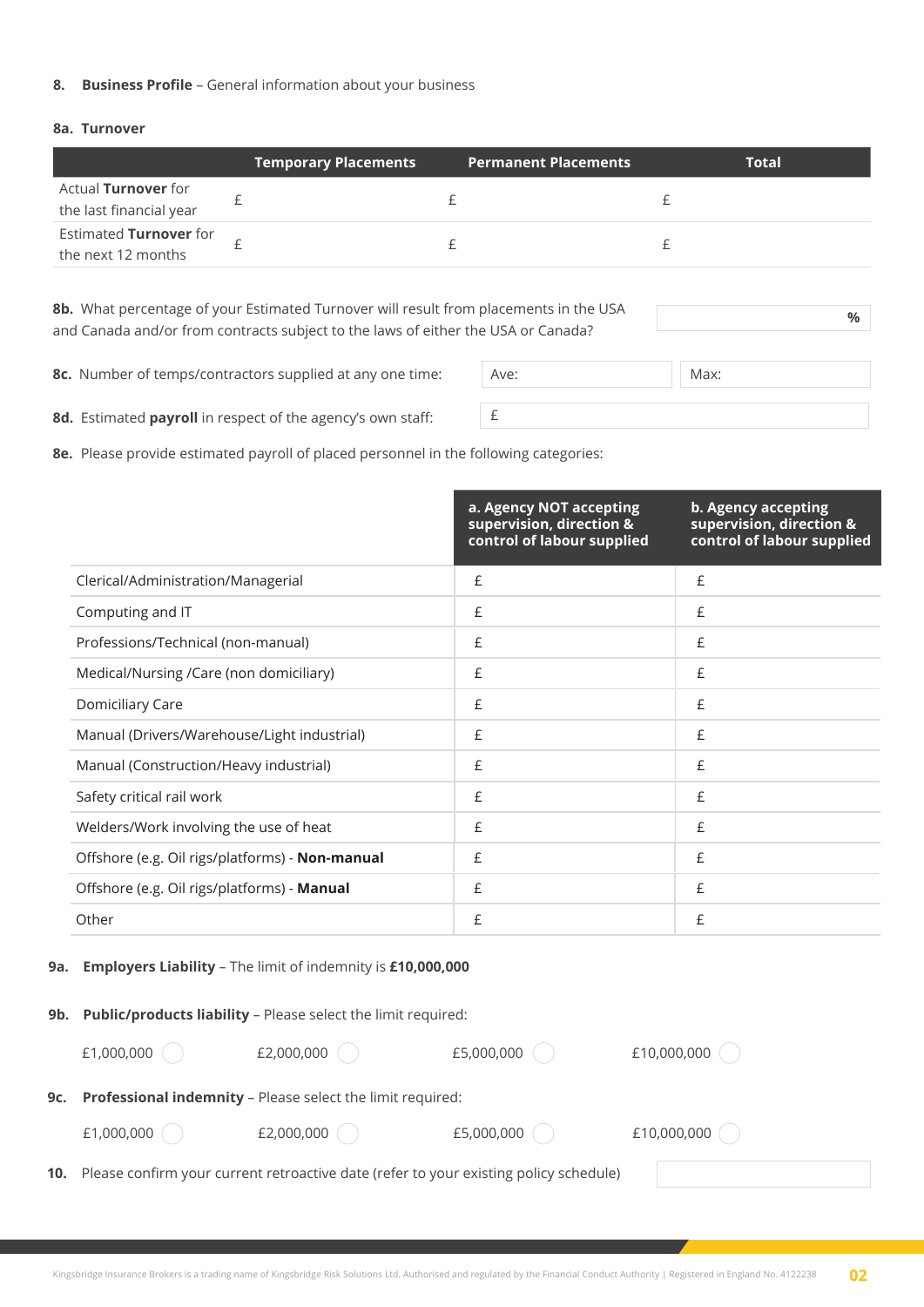**11.** Do you require any additional insurance products or a higher indemnity limit than the standard ones below?

| <b>Extensions</b>                                 | Required | Limit of indemnity |
|---------------------------------------------------|----------|--------------------|
| <b>Directors' and Officers' Liability</b>         | Included | £250,000           |
| <b>Cyber Liability</b>                            | Included | £250,000           |
| <b>Fraud &amp; Dishonesty of your contractors</b> | Included | £50,000            |
| <b>Medical Malpractice</b>                        |          | To be arranged     |
| <b>Legal Expenses</b>                             |          | £100,000           |
| <b>Personal Accident Cover</b>                    |          | To be arranged     |

| <b>Drivers' Negligence</b>                            | £10.000 |
|-------------------------------------------------------|---------|
| > Maximum number of drivers on a job on any given day |         |

| <b>Combined office and Contents</b>                                                                                                                    |  | <b>Buildings</b>          |  |
|--------------------------------------------------------------------------------------------------------------------------------------------------------|--|---------------------------|--|
| > Please specify required indemnity limit for each category listed<br>> If 'required' option is ticked, please refer to and answer<br>questions below. |  | Tenants' improvements     |  |
|                                                                                                                                                        |  | <b>Office Contents</b>    |  |
|                                                                                                                                                        |  | Computers                 |  |
|                                                                                                                                                        |  | Portable devices          |  |
|                                                                                                                                                        |  | Increased cost of working |  |

**11a.** Combined office and contents - Are all of the premises:

- **A.** Constructed with external walls of brick, stone or concrete and roofed with slate, tiles, concrete, metal, asbestos or any other non-combustible material?
- **B.** Free from cracks or other signs of damage that may be due to subsistance, landslip or heave and have not previously suffered damage by any of these causes?
- **C.** Located on the ground floor or below ground level / basement
- **D.** In an area free from flooding and not near the vicinity of any rivers, streams or tidal waters?
- **E.** In a good state of repair?
- **F.** Self-contained with a lockable door?
- **G.** Protected by an intruder alarm that is subject to an annual maintenance contract?
- **H.** Heated by a conventional electric, gas, oil or solid fuel heating system?
- **I.** Fitted with electrical installations which are inspected at least every 5 years by a qualified electrician and any defect remedied?
- **J.** Lifts, boilers, steam and pressure vessels inspected and approved to comply with all of the statutory requirements?
- **K.** Fitted with sprinklers, either fully or partially? Yes No

Yes ( ) No

Yes ( ) No

Yes ( ) No

Yes ( ) No

Yes ( ) No

Yes ( ) No

Yes ( ) No

Yes ( ) No

Yes ( ) No

Yes ( ) No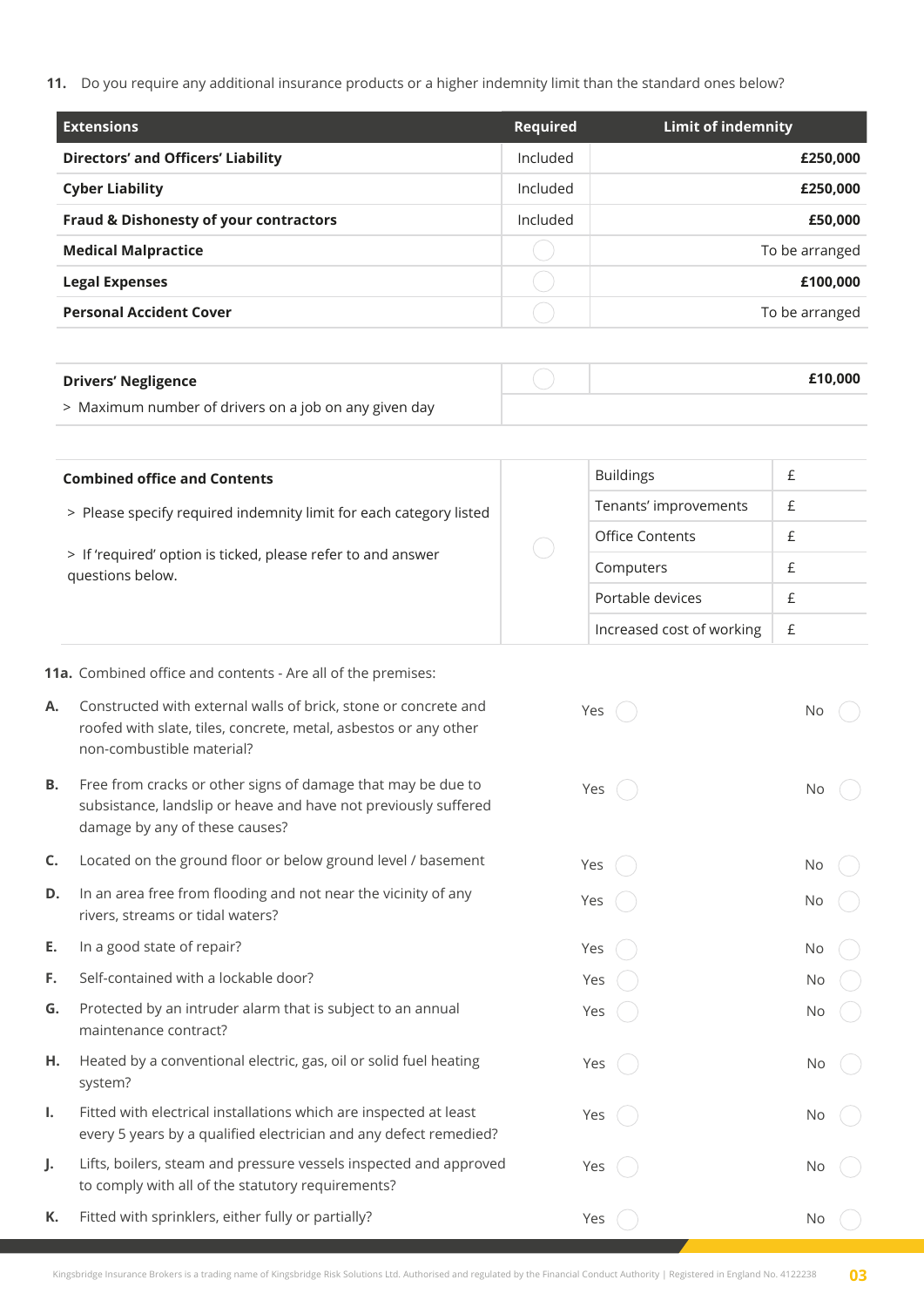**11b.** If you have answered 'No' to any of the office and contents questions, please provide details below:

|    | 12. Do you supply manual temps under non-standard terms of<br>business to any of the following industries:                                                                                                                                                                                          | Yes   | No  |
|----|-----------------------------------------------------------------------------------------------------------------------------------------------------------------------------------------------------------------------------------------------------------------------------------------------------|-------|-----|
|    | Aviation, nuclear, power generating, petrochemical industries, demolition, any work on bridges or towers or steeples<br>or chimney shafts or blast furnaces or viaducts or mines, pile driving, tunnelling, quarrying, use of explosives,<br>excavations below 5 metres or heights above 15 metres? |       |     |
|    | 12a. If 'Yes', please provide details:                                                                                                                                                                                                                                                              |       |     |
|    | <b>DECLARATION</b>                                                                                                                                                                                                                                                                                  |       |     |
|    | A. Are you aware of any incidents over the last 5 years that have<br>given rise to a claim, or loss, or may give rise to a claim, or loss, or<br>which would have been covered by the proposed insurance had<br>such a policy been in force?                                                        | Yes   | No  |
|    | B. After enquiry, are there any pending claims or circumstances that,<br>might reasonably be expected to give rise to a claim or loss against:<br>a. the firm<br>b. the firm's predecessors in business or                                                                                          |       |     |
|    | c. any persons proposed for insurance<br>That would fall within the scope of this insurance?                                                                                                                                                                                                        | Yes   | N0  |
|    | C. Have you, the proposer, or any principal, director or partner<br>under a current or previous trading title:                                                                                                                                                                                      |       |     |
|    | a. been declared bankrupt or insolvent?                                                                                                                                                                                                                                                             | Yes   | No  |
|    | b. been convicted of arson or any other criminal offence<br>(other than mootoring offences) or is any prosecution pending?                                                                                                                                                                          | Yes ( | No  |
|    | D. Has any insurer declined to accept, cancelled, refused to<br>continue or agreed to continue only on special terms any insurance<br>for the proposer?                                                                                                                                             | Yes   | N0  |
| Е. | Have you had to initiate or defend any legal expenses insurance<br>claim or legal proceedings (including hearings before Employment<br>Tribunal) in the last 3 years?                                                                                                                               | Yes ( | No. |
| F. | Has there been any Inland Revenue in-depth investigation into<br>the company or any director, VAT dispute, PAYE or P11D compliance<br>dispute in the past 3 years?                                                                                                                                  | Yes ( | N0  |

*If you have answered YES to any of the questions in this section please provide details on a separate sheet.*